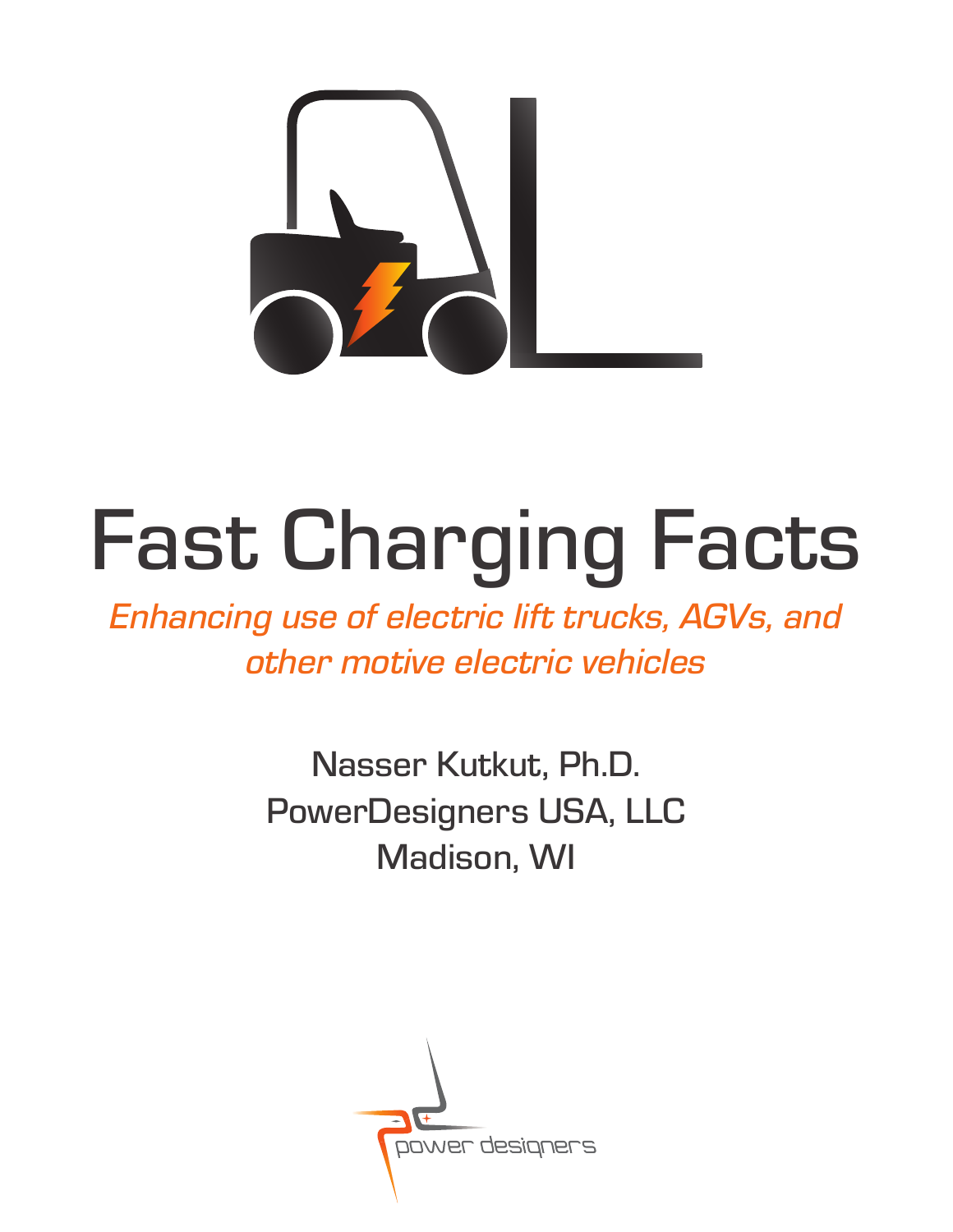# *Introduction*

Fast charging of industrial batteries has become a main stream charging technology due to the operational savings, increased productivity and safety that this technology offers. Users have realized the benefits of fast charging and continue to realize the benefits at manufacturing plants and distribution centers throughout the US.

# *History*

The concept of fast charging introduced in the 1970s focused on NiCad batteries for handheld products. By the early 1990s, fast charging had expanded to electric vehicles (on-road EVs) as a way to reduce charge time and make highway travel with an EV a reality. With the demise of the EV market potential by mid to late 1990s, the fast charging concept was further extended to industrial forklift truck batteries. Although many users and battery OEMs alike were quite skeptical of fast charging, extended field trials have demonstrated the viability of this technology and the durability of industrial batteries in such applications.

# What's the difference between conventional, opportunity, and fast charging?

# Conventional Charging

- Batteries are charged at rates of 16-18 A / 100 Ahrs
- Takes about 8-10 hours to fully recharge the battery
	- A battery is charged using the 8-8-8 rule: the battery charges over an 8-10 hour period, rests and cools down for another 8 hours, and is used (discharged) over an 8 hour shift.
	- This makes conventional charging ideal for one shift operations. For multi-shift operations (2 or 3 shifts), more than one battery per truck is needed. This means changing batteries every 8 or so hours, requiring labor, time and risk of injury.
- Conventional chargers always charge the battery to a 100% state of charge (SOC) on a daily basis, a process that involves considerable gassing to bring the battery to name plate specific gravity. This entails placing chargers in centralized charging areas to maintain hydrogen concentrations well below OSHA limits.

# Opportunity Charging

- Batteries are charged at rates of  $25 A / 100$  Ahrs at every possible opportunity (i.e. lunch breaks, between shifts)
- Opportunity charging is a good choice for extended shift operations where battery changing can be eliminated.
	- In addition, opportunity charging extends the run time of aging batteries and recoups the lost capacity that comes with age. Note: the battery's end of life criteria is when the battery capacity reaches 80% of its new value.
- Due to the frequent charging and in order to limit battery gas generation, opportunity chargers are normally set to charge a battery up to 80%-85% SOC throughout the day and back to 100% only once a day (i.e. during night hours).

# Fast Charging

- Batteries are charged at rates of 40+ A / 100 Ahrs at every possible opportunity. This includes breaks within and and in-between shifts, as well as lunch breaks.
- With brief and frequent charge intervals, a single battery per truck can be used thus eliminating the need for additional batteries as well as eliminating all battery changing between shifts.
- Batteries are charged to 80%-85% SOC on a daily basis thus eliminating any unnecessary gassing. The battery is required to be finish charged and equalized (100% SOC) at least once a week, which is normally done on weekends.

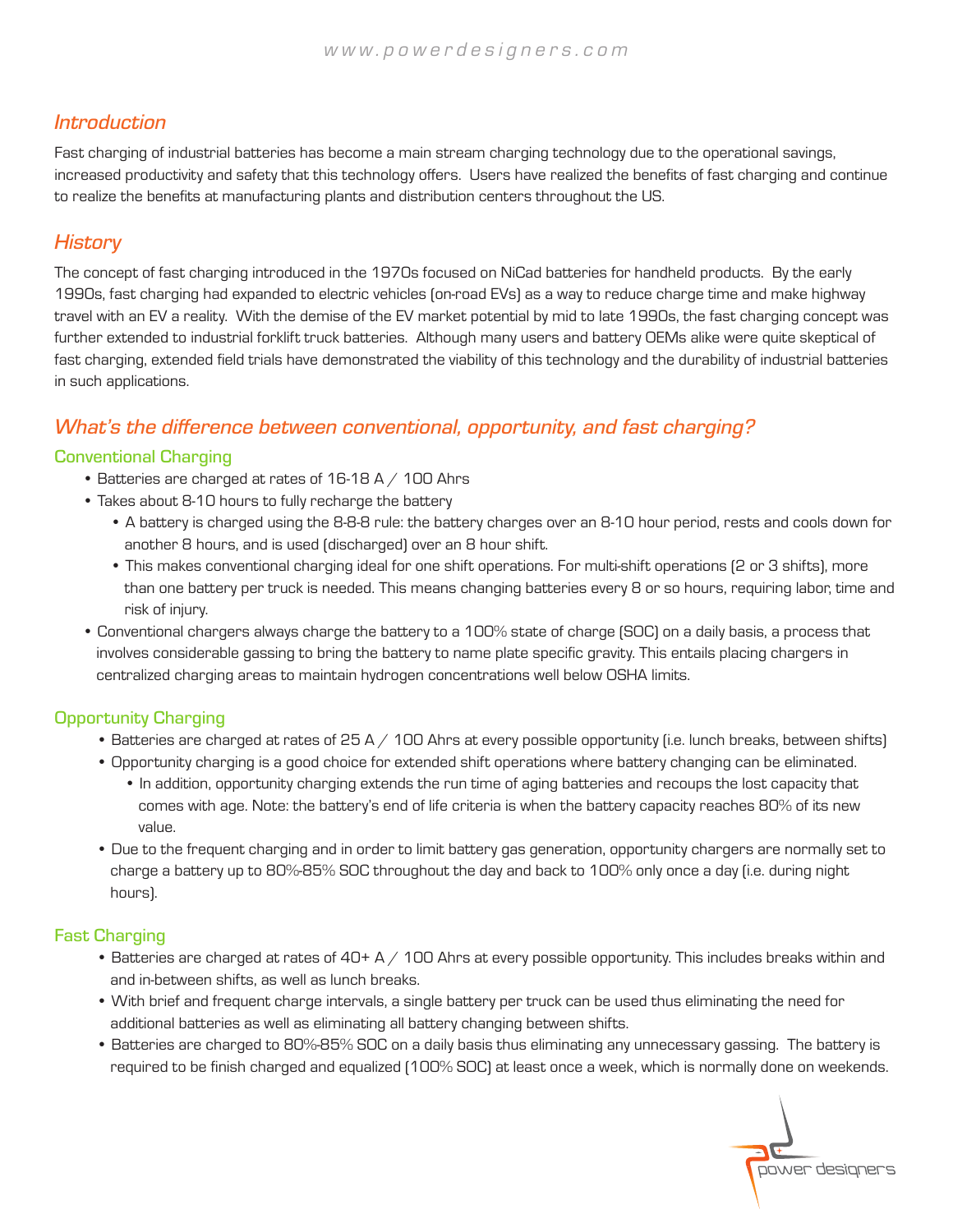# Benefits of Fast Charging

## Conventional vs. Fast

Conventional charging in two and three shift applications—given that the required battery to truck ratio is 2 or 3 to 1 with battery use never exceeding 8-10 hours over a 24 hour period—the battery utilization (asset utilization) is 33% on average, a poor percentage for efficient asset use.

Fast charging, however, due to the higher charging rate and more frequent charging throughout the day, requires only a single battery per truck. This eliminates the need for additional batteries and greatly improves truck driver productivity because the time spent changing batteries in two and three shift applications is also eliminated. The battery utilization factor jumps to a full 100% (full utilization of the asset) with fast charging.

## Return on Investment (ROI)

ROI and NPV of fast charging in two and three shift operations well exceed the return requirements of the most aggressive finance managers. Although the cost of fast charging equipment is higher than that of conventional chargers, significant operational savings as well as initial investment savings can be realized.

Lets consider the case of a manufacturing facility planning to acquire (or upgrade) a forklift truck fleet of 50 trucks. With conventional charging, assuming a ratio of 2.2 batteries per truck, 120 batteries are needed versus only 50 batteries with fast charging. In addition, with conventional charging, battery extraction and changing equipment will also be needed to change batteries between shifts. A simple run through the initial investment costs as well as the operational savings of conventional versus fast charging is shown below:

| <b>CAPITAL COSTS</b>      |                     |           |               |           |  |  |
|---------------------------|---------------------|-----------|---------------|-----------|--|--|
|                           | <b>CONVENTIONAL</b> |           | <b>FAST</b>   |           |  |  |
|                           | No. of Units        | Cost      | No. of Units  | Cost      |  |  |
| <b>Batteries</b>          | 120 @ \$4,000       | \$480,000 | 50 @ \$5,000* | \$250,000 |  |  |
| <b>Chargers</b>           | 50 @ \$2,000        | \$100,000 | 50 @ \$11,000 | \$550,000 |  |  |
| <b>Changing Equipment</b> |                     | \$50,000  |               | \$0       |  |  |
| <b>TOTAL</b>              |                     | \$630,000 |               | \$800,000 |  |  |

\*NOTE: The additional cost of the fast charge battery is due to the extra construction requirements, as well as recommended accessories for equipping fast charge batteries (see Battery Requirements).

# Additional Initial Investment = \$170,000

| <b>ANNUAL SAVINGS</b>                               |                                                                                                                                                                   |                                    |                       |  |  |
|-----------------------------------------------------|-------------------------------------------------------------------------------------------------------------------------------------------------------------------|------------------------------------|-----------------------|--|--|
| <b>Saving</b>                                       | <b>Detail</b>                                                                                                                                                     | <b>Calculations</b>                | <b>Annual Savings</b> |  |  |
| Productivity (no battery<br>changing)               | • 100 battery changes/day<br>(2 shifts, 50 trucks)<br>$\cdot$ 20 min./change = .33 hrs<br>• \$25/hour labor rate (loaded)<br>$\cdot$ 5 days/week => 250 days/year | 100 x 0.33 x \$25 x<br>250         | \$206,250             |  |  |
| Battery Room Attendant can<br>be utilized elsewhere | • 1 attendant/shift [2/day]<br>• 8 hours/shift<br>• \$25/ hour labor rate (loaded)                                                                                | $2 \times 8 \times $25 \times 250$ | \$100,000             |  |  |
| Floor Space Savings (no<br>battery room needed)     | • 4,000 Sq. Ft. @ \$25/Sq. Ft.                                                                                                                                    | 4,000 x \$25                       | \$100,000             |  |  |
| Additional Batteries Needed                         | • Battery life = 3 years in fast charging<br>vs. 5 years in conventional charging<br>(need new batteries by year 3)                                               |                                    | ( \$50,000]           |  |  |
|                                                     |                                                                                                                                                                   | <b>Total Annual Savings</b>        | \$356,250             |  |  |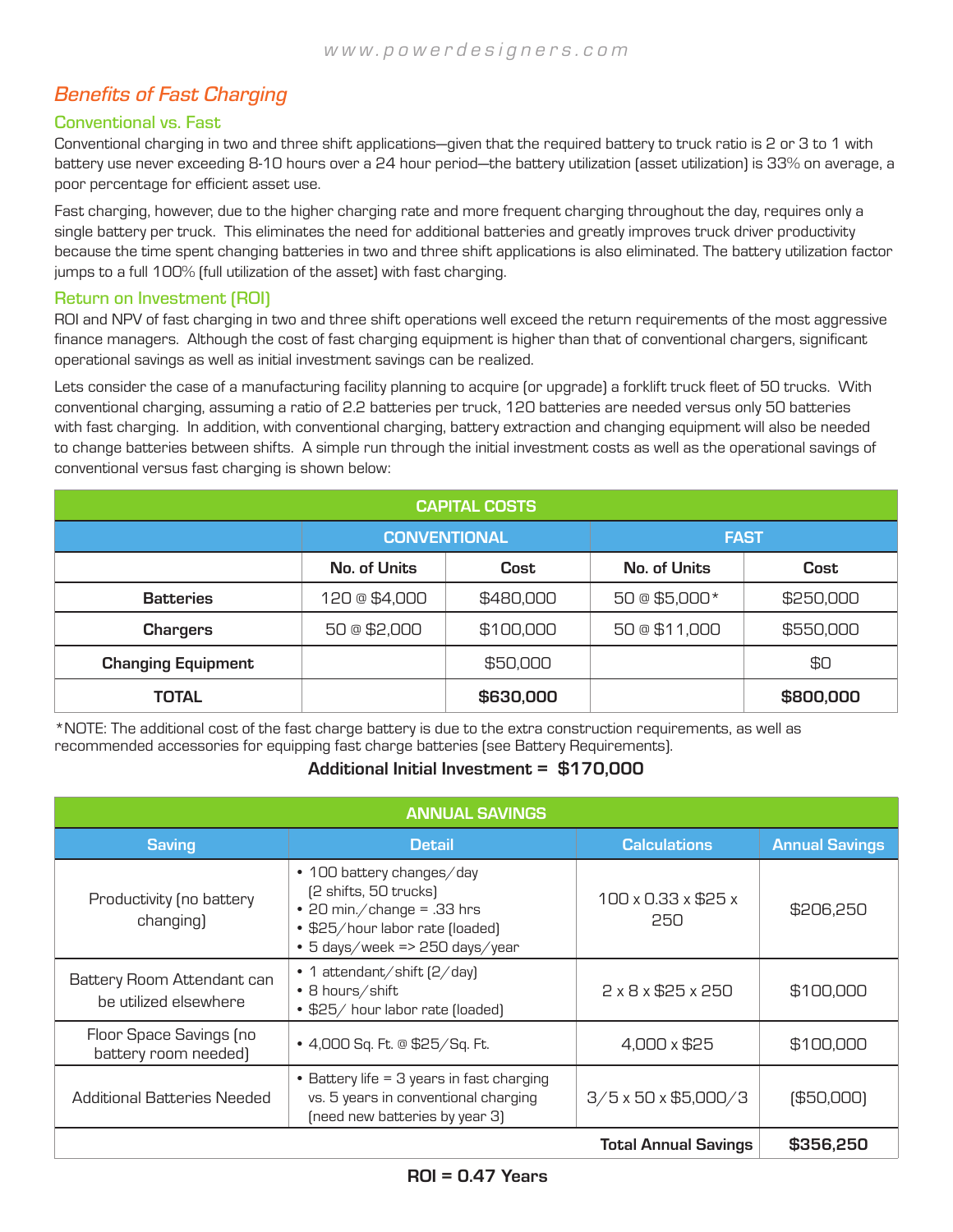# Fast Charging Requirements

## Battery Requirements

The basic cell construction of a fast charge battery is the same as that of a conventional battery. What differentiates a fast charge battery from a conventional one is the final construction of the battery tray, as well as the accessories installed on the battery. Fast charge batteries are commonly equipped with dual intercell connectors and dual cables. In some instances, the batteries are also equipped with copper post inserts which tend to reduce the contact resistance of the post. Finally, some fast charge batteries are built with vents in between the battery cells to allow for improved cooling.

In addition to construction requirements, fast charge batteries need to be equipped with a number of accessories, which include a single point watering system with water level indicator, an electrolyte temperature sensor (thermistor), and an optional battery monitoring unit. Since temperature data (or battery monitor data) need to be fed back to the charger, connectors with auxiliary contact pins are required. Although SBX connectors incorporate auxiliary contact pins, Euro type connectors have more durable auxiliary contact pins that are molded within the connector housing.

#### Truck Requirements

There are minimal requirements to operate a truck in a fast charge application. Changes include permanent mounting of connectors on the truck, especially if using dual battery cables and connectors. If a single battery cable/connector is used, then no changes are required. Optional accessories include fans to cool the battery and reduce heat rise under the hood. Fans may also improve battery performance by lowering the battery operating temperature.

Another requirement, often overlooked, is the need for vents within the battery compartment. Many trucks have conventional designs where the battery is fully enclosed within the battery compartment. This can lead to higher battery temperatures during run time, as compared to trucks with exposed battery compartments, and may lead to interrupted charge cycles as the battery temperature might exceed the maximum allowable limits. Truck manufacturers ought to consider venting options to allow the batteries to run cooler or allow for added active cooling via on board fans to move air on top of the battery for a successful fast charge implementation.

#### Fast Charging

Fast chargers are quite different than conventional chargers in a number of respects. First, the power rating of a fast charger is 3-4 times that of a conventional charger. Note that fast chargers are available with charging rates of up to 600A. As such, fast chargers may be equipped with dual cables and dual connectors for charging rates in excess of 300A. Secondly, fast chargers incorporate advance controls that maximize battery acceptance and actively limit the battery temperature rise. As such, a thermistor is required on the battery side. In order to allow feedback temperature measurement to the charger, connectors with auxiliary contacts are needed. Available connectors with auxiliary contacts include the SBX and the Euro types, although the Euro type connectors have more durable auxiliary contacts.

#### Electrical Infrastructure Requirements

Since the power rating of a fast charger is higher than that of conventional chargers, the plant electrical infrastructure must be capable of powering the fast charger fleet. This also entails proper sizing of the electrical outlets for each charging position as well as distributing the power to various fast charging locations throughout the plant.

## **Charger Placement**

Since fast charging entails charging at every opportunity possible, it is highly recommended that the chargers are placed very close to the work areas (distributed throughout the plant). This is contrary to conventional charging where chargers are installed in one area, namely the battery room. Careful review of the plant operation and the work flow throughout the plant will allow for better implementation of fast charging. Fast chargers are commonly placed near break areas, receiving and shipping docks, and work cells.

power designers<br>Prower designers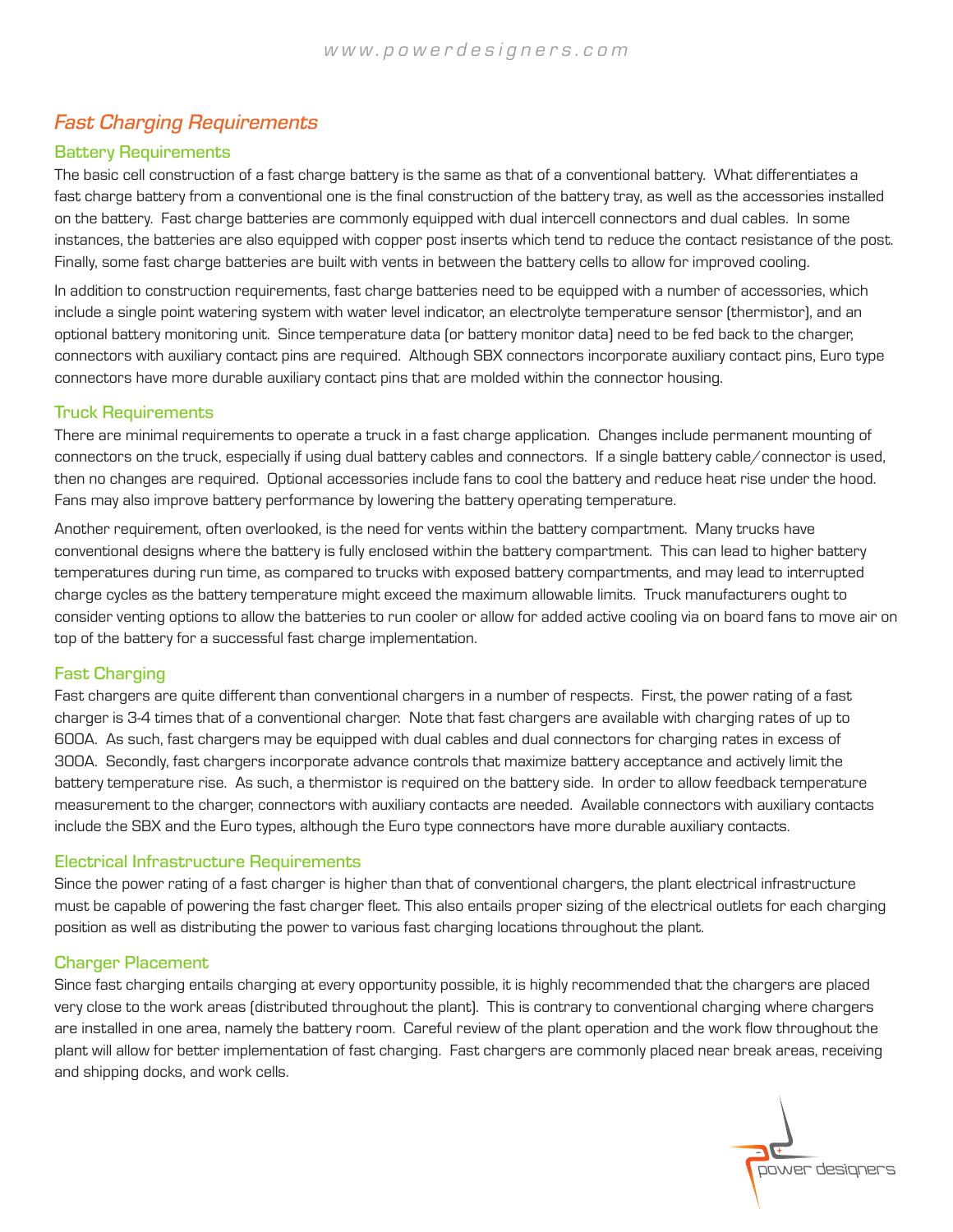# Fast Charging Battery Concerns

Although fast charging has become a main stream charging technology, there are still negative impressions about this technology. One of the most common misconceptions is that "fast charging is not good for the battery". Some claim that the higher temperature the battery experiences due to the high rate of charge leads to shorter battery life. In fact, many go further to conclude that the expected battery life in fast charging is three years or less as compared to five years in standard charging applications. At a first look, these comments are sound and reasonable given that some of these claims used to be true. Due to advancing technology, however, these claims are no longer accurate.

## Operating Temperature

First, it is true that a battery experiences higher operating temperatures in fast charge applications. The only caveat is that the higher temperature is not due to the high charging rates but rather to the lack of cool down periods. Note that in conventional charging, the batteries on average get a rest or cool down period which reduces the battery operating temperature. In fast charging, since the battery is either in use or being charged, cool down periods are limited to weekends after an equalize cycle. As such, the average operating temperature of the battery increases throughout the week. Note that the temperature rise due to the higher charge rate of fast chargers is not much different that that of conventional chargers. In fact, most of the temperature rise during the charge process takes place during the gassing phase or finish charge phase (85%-100% SOC). The fast charge process is terminated at 80%-85% SOC, well before the onset of gassing, limiting the temperature rise of the battery. In addition, all fast chargers require temperature feedback from the battery and incorporate active controls to limit the maximum battery temperature during charge.

## Battery Life

Many perceive that the average battery life should be 5 years (time based). This is true for conventional charging methods. With a fast charge application, however, battery life is generally 3 years or less. It's important to note that in conventional charge applications, the battery is used in one shift per day while in fast charge applications it is used in two or more shifts per day. Hence, a fast charge battery does the work of two or more batteries on a daily basis. As such, even if a fast charge battery lasts half the time of a conventional battery (2.5 years versus 5 years), it will still deliver the same amount of power that a conventional battery will deliver over a longer time period.

To present the point in a different way, if one would calculate the total amp-hour delivered from a conventional battery over its life time, the fast charge battery would deliver the same amp-hours or even more during a shorter time frame. A customer is still getting the full power he paid for out of both batteries. This in fact gives rise to a new warranty concept that is not time based but rather energy throughput based, or what we refer to as Warranted Amp-Hours. Converting a typical conventional battery warranty of 5 years where the battery is expected to deliver 1500 cycles with 80% depth of discharge, the resultant Warranted Amp-Hour value is: 80% x 1500 x Battery Rated Amp-Hour Capacity or 1200 x Battery Rated Ahr Capacity. For example, for an 850Ahr battery, the battery is expected to deliver 1.02 million amp-hours over its life time. As such, battery OEMs can offer an alternate warranty for the same battery of 1.02 million amp-hours or 5 years, whatever comes first.

power designers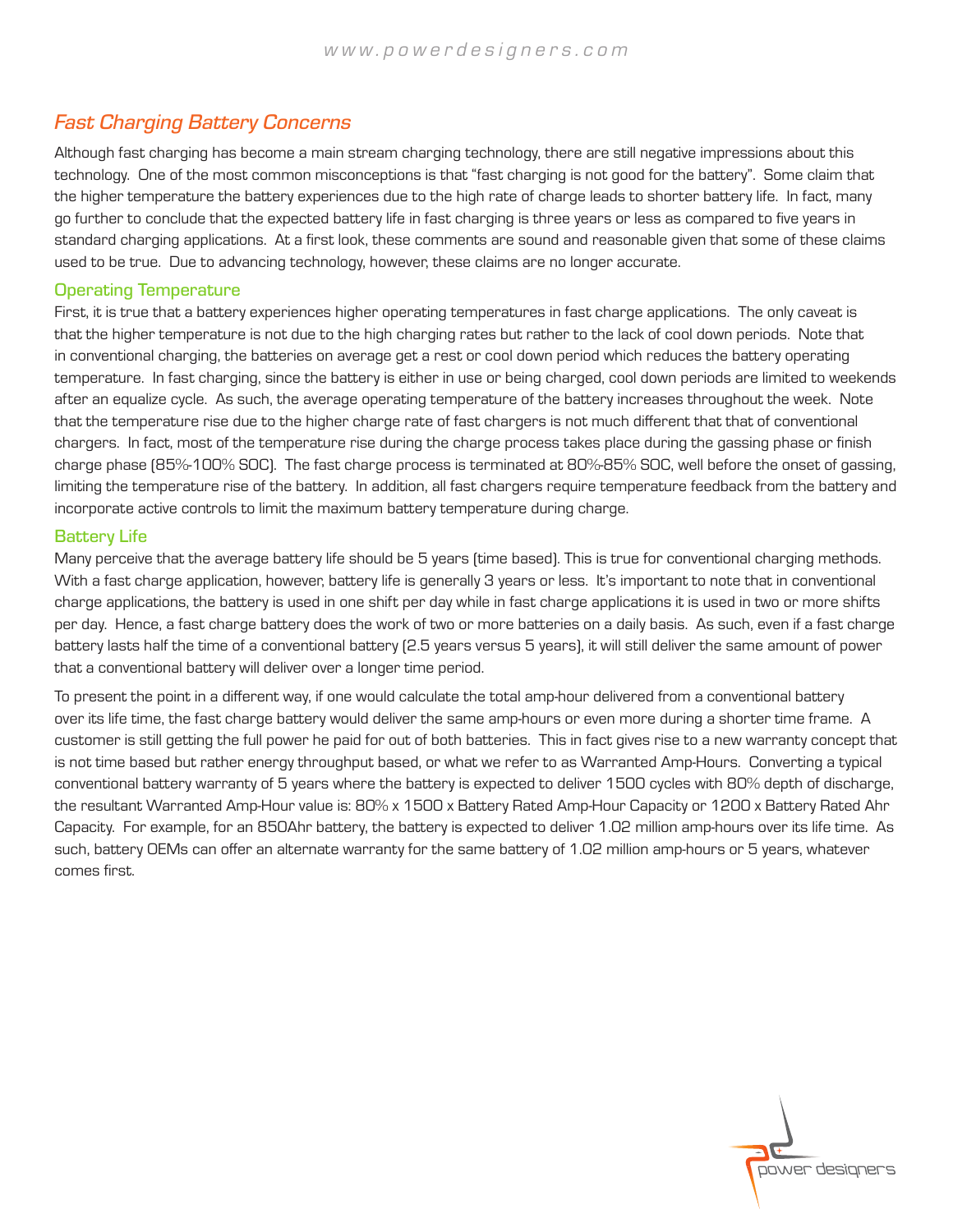# Is Fast Charging for Everyone?

Not necessarily. First, there must be ample opportunities to charge the battery within each shift (or in between shifts) to recoup the amp-hour used. In some applications, and although there is ample time within the day to return all amp-hours used, most of the charge time available is after the end of the second shift, i.e. two shifts are operating back to back with minimal charge opportunities. Unless the operation can be modified to allow for more breaks (charge opportunities) within each shift, fast charging may not be the right application.

Secondly, one needs to allow for a finish/equalize charge cycle at least once a week, a process that may take up to 8 hours. Heavy three-shift or  $24/7$  usage may not be a candidate for fast charging if a finish  $/$  equalize charge cycle cannot be accommodated. However, hybrid opportunity/fast charge/battery changing solutions may be viable and may offer dramatic reduction in the number of battery changes per day, which can significantly improve productivity.

# Are You a Fast Charge Candidate?

Well the litmus test is simple. If you operate (plan to operate) battery powered trucks at least 1.5+ shifts per day and do (or anticipate doing) at least one battery change out per day, you may be a candidate for fast charging. The next step is to fully understand the operational profile of the trucks and batteries to discern whether you can actually use fast charging. This can be established through a power study where the battery/truck operation is monitored throughout the week. For the collected data, one can establish whether there are adequate opportunities for fast charging through the shift or day as well as a weekly opportunity to perform a finish / equalize cycle.

# Final Word

Fast charging is a technology that has many advantages that can allow users to realize significant savings. For the successful implementation of fast charging, one needs to consider a number of factors and develop a good understanding of what this technology can offer and what the limitations are.

power designers